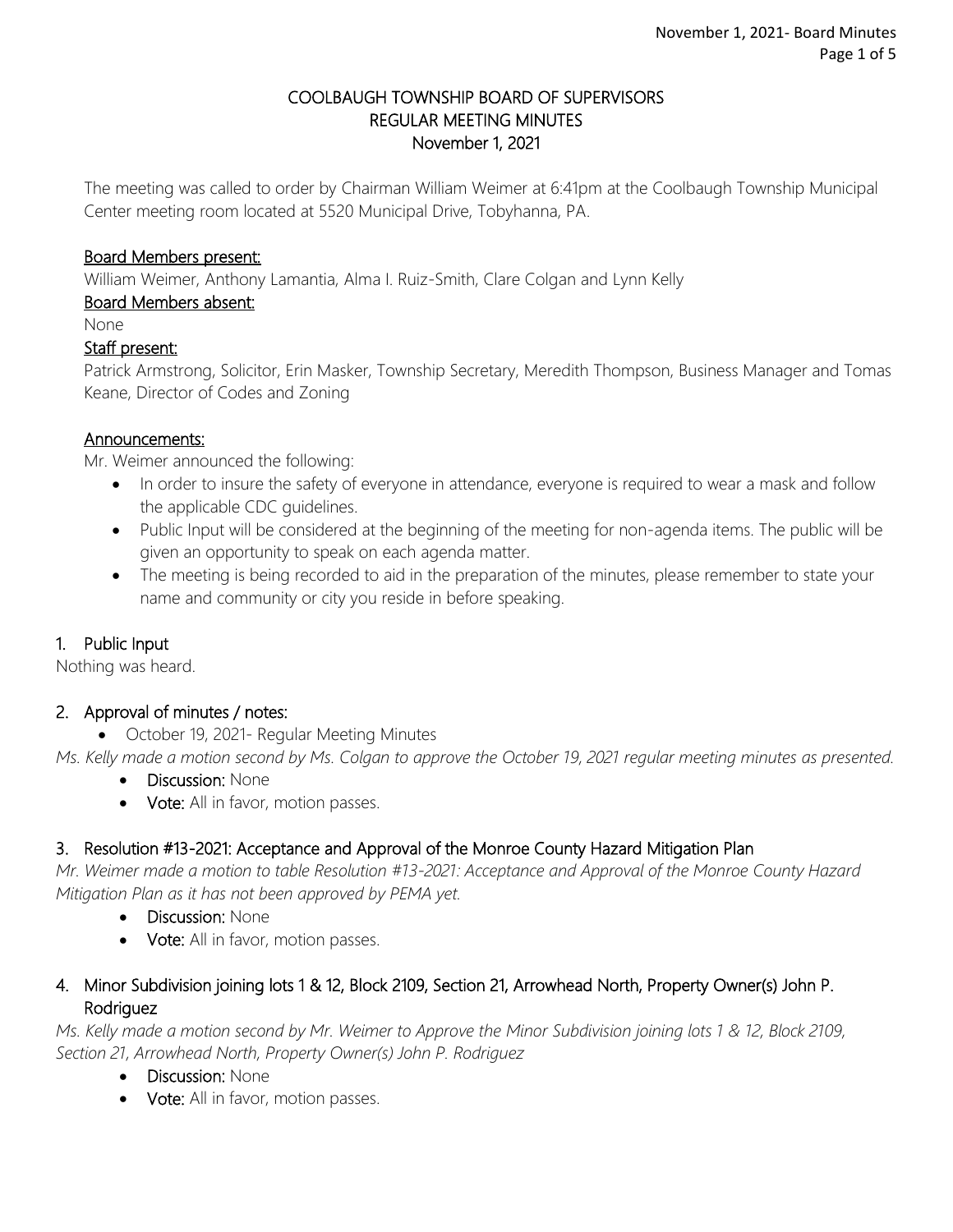# 5. Conditional Approval of Minor Subdivision joining lots 8 & 9, Block A-1603, Section 16, Arrowhead North, Property Owner(s) Debra L. Stark Revocable Trust

*Ms. Colgan made a motion second by Mr. Weimer to Grant Conditional Approval of Minor Subdivision joining lots 8 & 9, Block A-1603, Section 16, Arrowhead North, Property Owner(s) Debra L. Stark Revocable Trust* 

Discussion: Ms. Ruiz-Smith stated that the approval must be conditioned on Township Engineer Russell Kresge's review letter. Ms. Masker stated that since the review enclosed in the packet, all comments have been met and this can be a final approval and not conditional.

*Ms. Colgan amended her motion and Mr. Weimer his second to Approve the Minor Subdivision joining lots 8 & 9, Block A-1603, Section 16, Arrowhead North, Property Owner(s) Debra L. Stark Revocable Trust*

- Discussion: None
- Vote: All in favor, motion passes.

# 6. Request for Release of Fire Escrow for 127 Ewe Lane, Tobyhanna, PA, Property Owner, Charlotte Suydam

*Ms. Colgan made a motion second by Mr. Weimer to Approve the Request for Release of the Fire Escrow for 127 Ewe Lane, Tobyhanna, PA, Property Owner, Charlotte Suydam*

- Discussion: Ms. Ruiz-Smith asked the amount being advised by Ms. Masker that is it \$13,650.00.
- Vote: All in favor, motion passes.
- 7. Authorization to Hire Kevin Beehler as a DPW Mechanic at the Rate of \$25.50 per hour as set by the Collective Bargaining Union Contract

*Mr. Weimer made a motion second by Ms. Colgan to Hire Kevin Beehler as a DPW Mechanic at the Rate of \$25.50 per hour as set by the Collective Bargaining Union Contract.*

- Discussion: D. Pope asked how many candidates there were for the position being advised by Mr. Weimer that there originally three, one opted out and the other two were interviewed with Mr. Beehler being the most qualified candidate.
- Vote: All in favor, motion passes.

# 8. Authorization to Purchase a Ford F550 Dump Truck Cab and Chassis in the Amount of \$47,415.00 plus additional \$2,000 for extra cost increases in 2023 (Total \$49,415.00) from Gibbons Ford

*Mr. Weimer made a motion second by Ms. Kelly to Authorize the Purchase of a Ford F550 Dump Truck Cab and Chassis in the Amount of \$47,415.00 plus additional \$2,000 for extra cost increases in 2023 for a total cost of \$49,415.00 from Gibbons Ford.*

- Discussion: Mr. Weimer stated that this is for the truck cab and chassis and stated that they will not be ready until next year at the earliest. He stated that by approving the PO for the purchase now, we will secure the price for our purchase when the trucks are available.
- Vote: All in favor, motion passes.

# 9. Authorization to Purchase F-350 Crew Cab and Chassis in the Amount of \$43,470.00 plus additional \$2,000 for extra cost increases in 2023 (Total Cost\$ 45,470.00) from Gibbons Ford

*Mr. Weimer made a motion second by Ms. Ruiz-Smith to Authorize the Purchase of a Ford F-350 Crew Cab and Chassis in the Amount of \$43,470.00 plus additional \$2,000 for extra cost increases in 2023 for a total cost of \$45,470.00) from Gibbons Ford.*

- Discussion: Mr. Weimer stated that this is the same scenario, the truck will not be available until next year at the earliest and the PO secures the price for our purchase when the truck is available.
- Vote: All in favor, motion passes.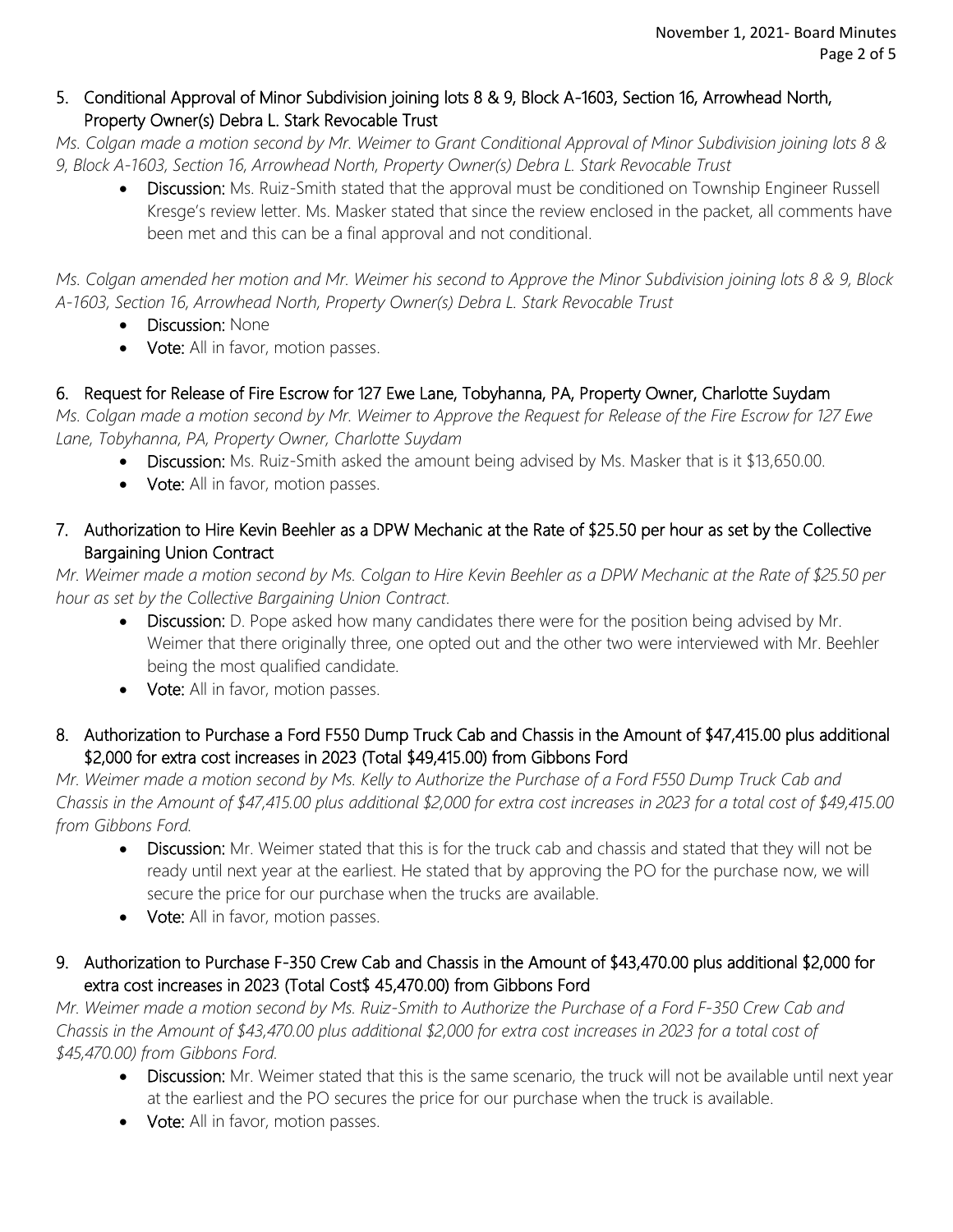# 10. Authorization to Purchase JD 544P Loader in the Amount of \$178,876.95 from Five Star Equipment

*Mr. Weimer made a motion second by Ms. Colgan to Authorize the Purchase of a JD 544P Loader in the Amount of \$178,876.95 from Five Star Equipment.*

- Discussion: Mr. Weimer stated that the PO will secure the cost and the trade in value and stated that the delivery date is unknown at this time, estimating next spring or summer.
- Vote: All in favor, motion passes.

## 11. Authorization to Advertise the following:

## Notice of vacancies on various boards, commissions and council

*Mr. Weimer made a motion second by Ms. Ruiz-Smith to authorize advertising the Notice of vacancies on various boards, commissions and council.*

- Discussion: None
- Vote: All in favor, motion passes

## • Notice to Residents- Any vehicle left on Township Right of Way during periods of ice or snow removal will be towed at owner's expense.

*Mr. Weimer made a motion second by Ms. Colgan to Authorize the Advertisement: Notice to Residents- Any vehicle left on Township Right of Way during periods of ice or snow removal will be towed at owner's expense.*

- Discussion: P. Fitzhugh asked if the notices are sent out in the mail or only available via social media being advised by Ms. Masker that they are available in the Pocono Record, the Township website, Savvy Citizen App, HOA media outlets and Township Facebook page; they are not mailed out.
- Vote: All in favor, motion passes.

# 12. Lowe's Request to Construct the Future Parking Spaces as Shown on their Approved Land Development Plan

*Ms. Ruiz-Smith made a motion second by Ms. Kelly to Acknowledge and Accept the Request from Lowe's to Construct the Future Parking Spaces as Shown on their Approved Land Development Plan.*

• Discussion: Solicitor Armstrong stated that if the future parking spaces are shown on the approved land development plan which had a development agreement, the Board could choose to condition the approval on providing a financial security in an amount satisfactory to the Township Engineer and conditioned on constructing the parking area in a manner consistent with the approved plan.

*Ms. Ruiz-Smith amended her motion and Ms. Kelly her second to Acknowledge and Accept the Request from Lowe's to Construct the Future Parking Spaces as Shown on their Approved Land Development Plan conditioned on providing a financial security in an amount satisfactory to the Township Engineer and conditioned on constructing the parking area in a manner consistent with the approved plan.*

- Discussion: None
- Vote: All in favor, motion passes.

# 13. Redevelopment Authority of Monroe County Request for Letter of Support for the Monroe County Landbank for a Grant in the Amount of \$150,000.

*Mr. Lamantia made a motion second by Ms. Ruiz-Smith to Approve a Letter of Support for the Redevelopment Authority, Monroe County Landbank for a Grant Submission in the Amount of \$150,000.*

Discussion: Ms. Ruiz-Smith stated that the letter is mentioning the acquisition of transfer taxes and also references a fee of \$1,000.00 from each participating municipality, stating that she would like further clarification before giving a letter of support. Solicitor Armstrong stated that the Board could add some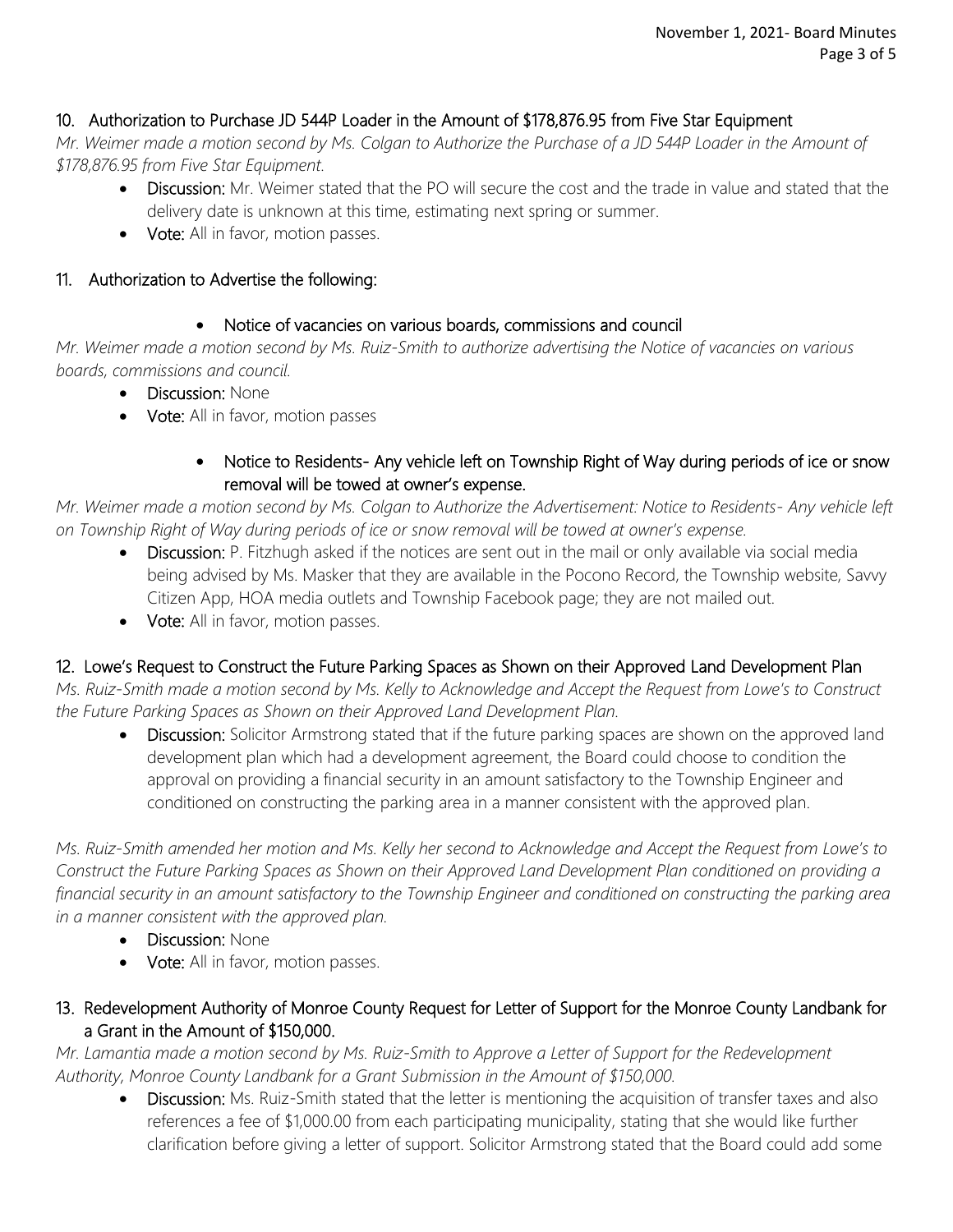verbiage in the letter that this is not an intergovernmental agreement and only a letter of support. After further discussion the Board agreed that they would like more information.

\*\*Mr. Lamantia withdrew his motion and Ms. Ruiz-Smith her second\*\*

*Mr. Weimer made a motion second by Ms. Colgan to table the Letter of Support for the Redevelopment Authority, Monroe County Landbank for a Grant Submission in the Amount of \$150,000.00.*

- Discussion: None
- Vote: All in favor, motion passes.
- 14. Authorization to Enter into a Contract with Zelenkofske Axelrod, LLC. For ARP Funding Guidance and Reporting Services in the Amount of \$45,000.00.

*Ms. Ruiz-Smith made a motion second by Ms. Colgan to Enter into a Contract with Zelenkofske Axelrod, LLC. for ARP Funding Guidance and Reporting Services in the Amount of \$45,000.00.*

- Discussion: Ms. Ruiz-Smith asked Chairman Weimer to tell the public why we are entering into this agreement. Mr. Weimer stated that we are contracting with this firm as they are savvy with the rules for the spending of the ARP funding as well as the reporting requirements that are necessary. He stated that the rules are continually changing and this firm has the Township's best interest at hand, they are the professionals. M. Peterson stated that this is a lot of money to be spending and asked what the scope of work is that they will be performing. Ms. Thompson stated that there are very detailed reporting requirements that they will be taking care of as well as specific procedures for the budget that they will assist our controller with. The timeframe and tracking of projects will be over the next five years. Solicitor Armstrong stated that this firm is providing the service all over stating that if money is spent incorrectly, the concern is that the Township will have to pay it back. He stated that this firm will have the liability and responsibility for ensuring that the purchases fall within the rules, regulations and guidelines of which the spending is allowed. Mr. Weimer stated that he saw them at a PSATS presentation and stated that if the money isn't spent properly we could really be in trouble. Ms. Ruiz-Smith stated that the overseeing of these funds could potentially be a full time job which would cost more than \$45,000.00 over five years. Solicitor Armstrong stated that we can ensure that there is indemnification verbiage in the contract.
- Vote: All in favor, motion passes.

# 15. A Pocono Country Place Proposed Acknowledgement Agreement and Release for the Completion of the Sign-Route 196 Turning Lane Project

Solicitor Armstrong stated that he prepared the acknowledgement agreement and release with two main points in mind, (1) APCP was taking over the responsibility of completing the sign and (2) document the amount they are going to pay for the sign. He stated that he included a timeframe for the payment to be made to the Township as 180 days from agreement execution or 45 days from the completion of the sign, whichever comes later.

*Mr. Weimer made a motion second by Ms. Ruiz-Smith to Execute the Proposed Acknowledgement Agreement and Release for the Completion of the Sign- Route 196 Turning Lane Project in the amount of \$17,650.00.*

- Discussion: Mr. Lamantia stated that he will be abstaining.
- Vote: 4-0-1, motion passes. (Mr. Lamantia abstained)

## 16. Conditional Approval of LPC Pocono, LLC. Request for Reduction of Financial Security

*Mr. Weimer made a motion second by Ms. Ruiz-Smith to Grant Conditional Approval of the LPC Pocono, LLC. Request for Reduction of Financial Security to a Reduced Bond Amount of \$381,235.14 conditioned on satisfying the comments in Township Engineer, Russell Kresge's letter dated October 29, 2021.*